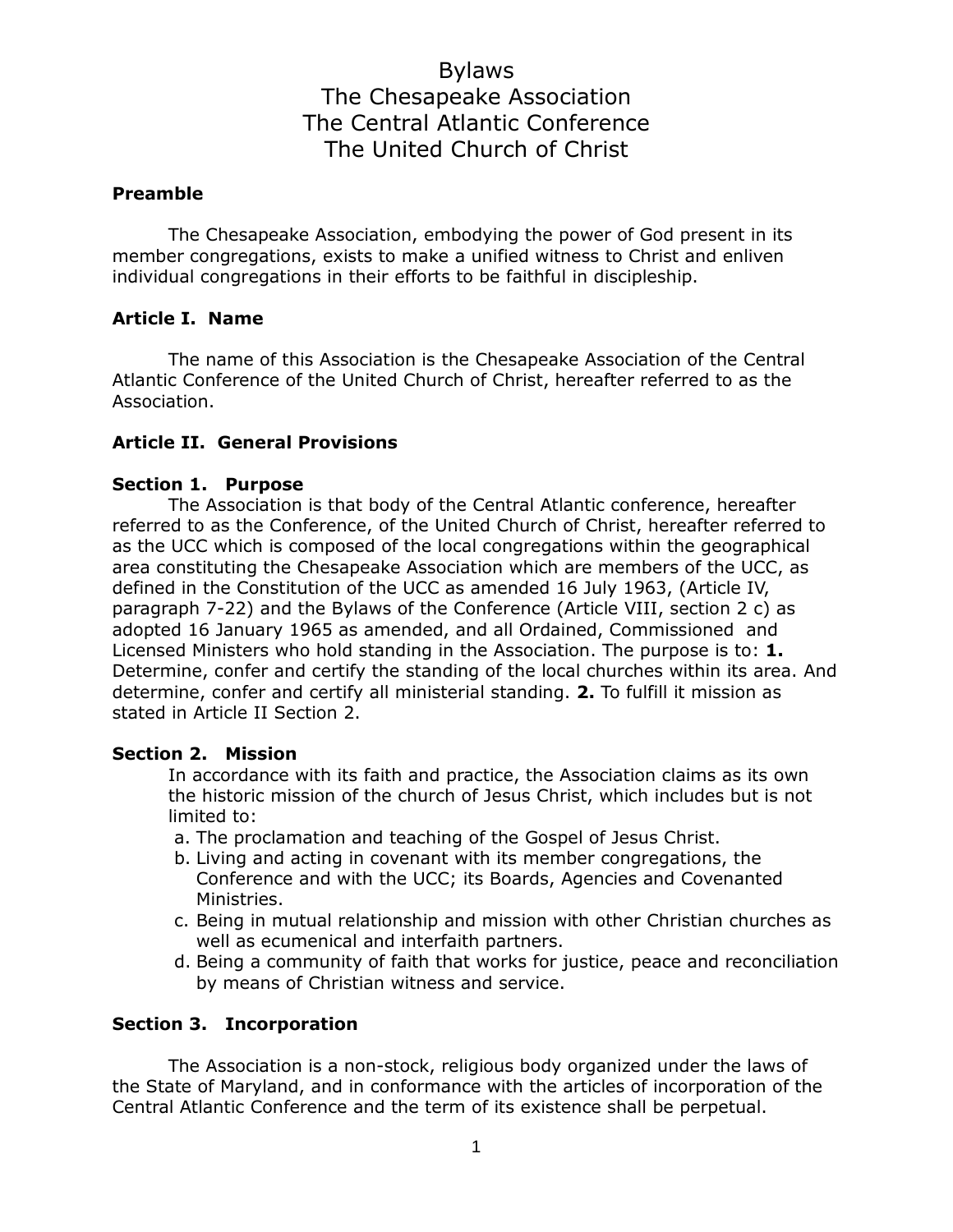Additionally, the Association is also incorporated in the state of Maryland as an individual entity.

#### **Section 4. Geographic Boundaries**

Any adjustments of boundaries or transfer of membership of churches between Associations shall be in conformance with Conference Bylaws.

## **Section 5. Separability**

Should any of the provisions of these Bylaws be invalid for any reason, it shall be in no way affect the validity of any other portion of the Bylaws. In the event of an unforeseen contradiction in these Bylaws, the Association Council shall have the authority to resolve the issue by simple majority vote. That decision shall be binding on the Association until the contradiction is eliminated by amendment or change to the Bylaws in the regular fashion.

## **Section 6. Association Powers**

All powers entrusted to the Association Council are derived from that of the Association. Wherever these Bylaws specifically authorize the Association Council to act, it is implicit that the Association, at a duly called meeting, also has such powers.

## **Section 7. Local Church Autonomy**

The Association affirms the autonomy of the local congregation, which is inherent and modifiable only by its own action. Nothing in these Bylaws shall be construed to limit the right of the local congregation to self-determination, such as ownership or control of real or personal property belonging to the congregation.

## **Article III. Membership**

#### **Section 1. Voting Membership**

Ordained ministers holding standing in the Association, commissioned and licensed ministers of the Association, lay delegates from member congregations, lay members of the Association Council, lay delegates to the Conference, lay delegates to the General Synod of the UCC and the Associate Conference Minister are members with vote.

#### **Section 2. Representation**

Each member congregation is entitled to representation at meetings of the Association by two lay delegates, one of which should be the chief lay officer of the congregation, plus an additional lay delegate for each additional 100 members, or major fraction thereof, above the initial 200 members. Each member congregation is entitled to an additional delegate to the above listed, who shall be under twentyone years of age at the time of election or appointment, and such delegates are to have full voice and vote. Every delegate must be a member of the congregation represented. Each member congregation shall determine the process by which its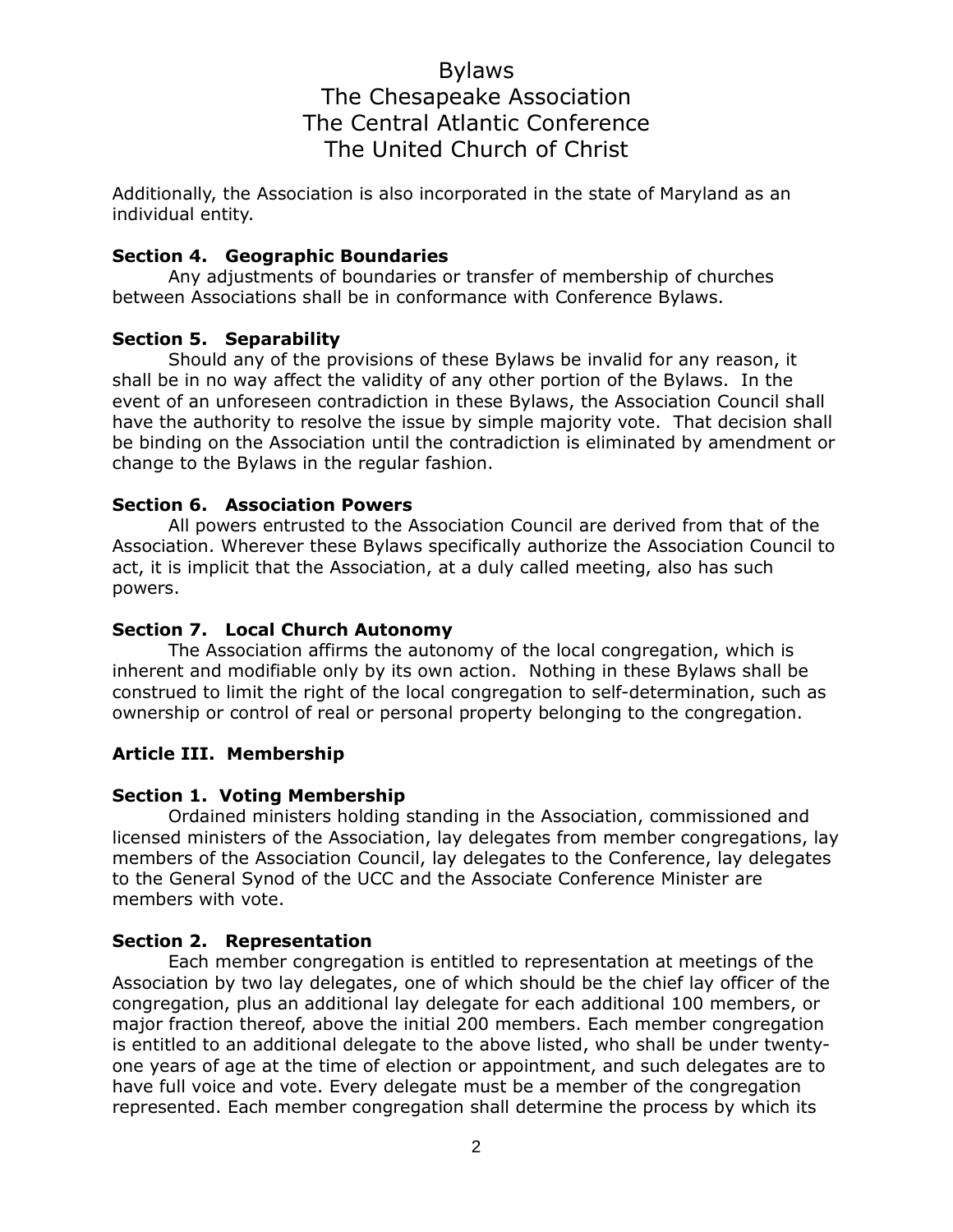delegates are selected.

## **Section 3. Affiliated Members**

Ministers of other denominations who have become pastors of yoked charges or federated congregations, one part of which is affiliated with the UCC, and who wish to retain their present denominational standing, shall be enrolled as affiliated ministerial members of the Association for the duration of their pastorates and during that period have the rights and privileges of membership except that they shall have no vote on matters affecting the standing of ministers or local congregations. They shall not be elected as officers of the Association, nor be delegates to Conference but may serve on committees and other non-elective positions in the various bodies of the Association.

## **Section 4. Eligibility**

The Association shall follow the guidelines set forth in the UCC Manual on Ministry, and the Constitution and Bylaws of the UCC, regarding eligibility and procedures for calling persons or accepting congregations in the Association. The Church and Ministry Commission shall act as the Association's committee on ministry.

## **Section 5. Responsibilities**

It is the responsibility of the members of the Association to attend the meetings, serve as officers and members of commissions and to support the Association's budget as recommended by the vote of the Association.

## **Article IV. Meetings**

Notice of the Meetings, shall be given to each member congregation and ministerial member at least forty-five days prior to the stated date of the meeting. Non-delegate members of local congregations may attend.

## **Section 1. Spring Meeting**

The Spring Meeting of the Association shall be held sufficiently in advance of the Conference Annual Meeting to enable the actions of the Association to be introduced to the Conference in a timely manner. The time and place of the Association Spring Meeting shall be set by the Association Council.

## **The purpose of the Spring meeting shall be:**

- a. To bring together in fellowship and counsel all the local congregations in the Association for mutual concern, Christian witness and service.
- b. To carry on the work and exercise the functions of an Association of the UCC as outlined in these Bylaws.
- c. To cooperate with the Conference and the UCC, their boards, agencies and Covenanted Ministries .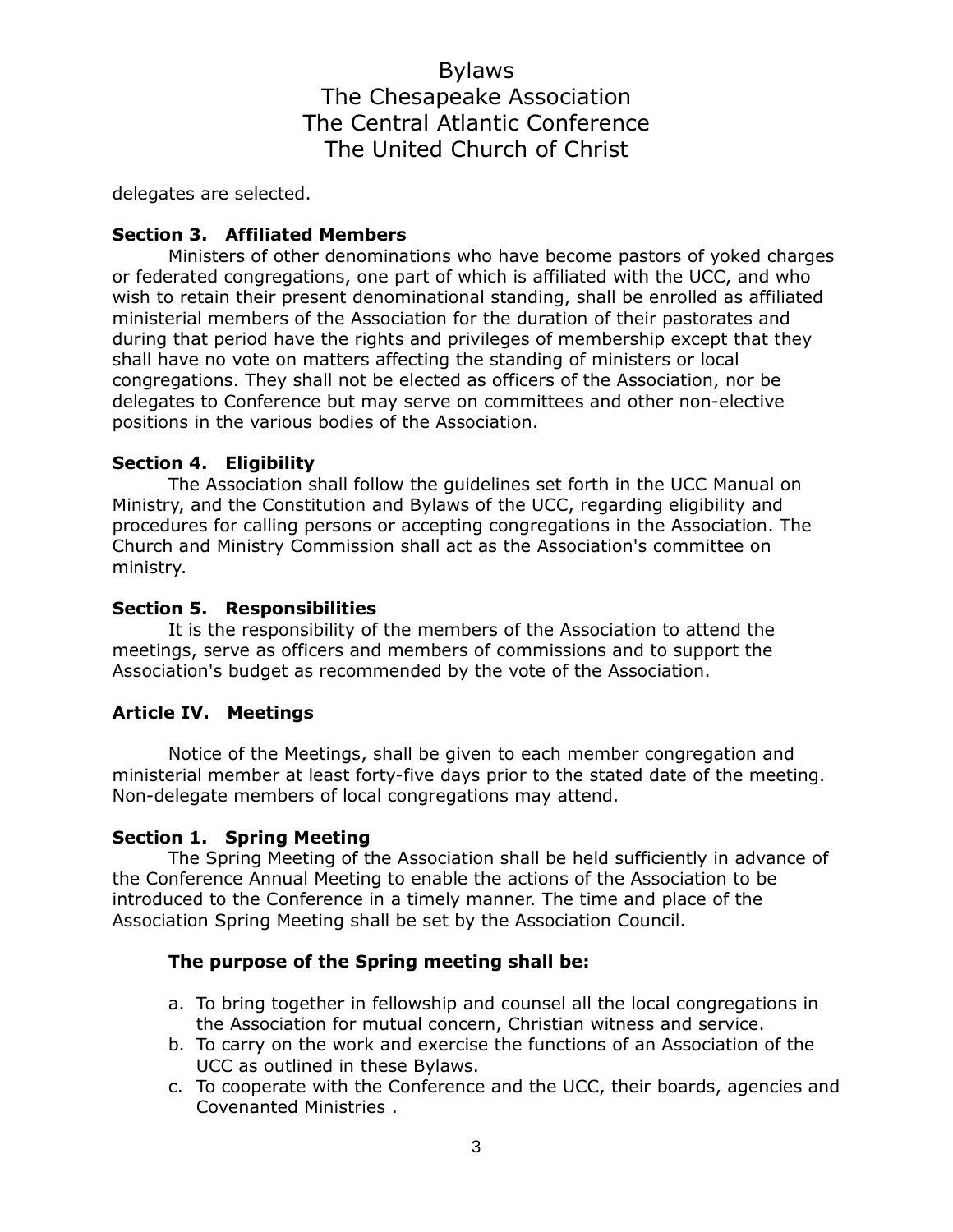- d. To receive and act upon the business referred to it by its local congregations, the Conference and the UCC.
- e. To elect the members of the Association Council and its Commissions.

## **Section 2. Fall Meeting**

- a. Conduct any business deferred to this meeting at the Spring meeting.
- b. Approve the Association budget for the upcoming year and review financial statements for the year to date.
- c. Provide programs that are relevant to the purposes of the Association.

## **Section 3. Special Meetings**

Special Meetings of the Association may be called at any time by the Association President, upon the request of the Association Council or by the written request of five local congregations in the Association for the consideration of matters specified in the call. Notice of the Special Meeting shall be given to each member congregation and ministerial member at least forty-five days prior to the stated date of the meeting.

## **Section 4. Quorum and Rules for all Business Related Meetings**

Lay delegates from not less than 10 local congregations of the Association and 25% of the ordained ministers who are members of the Association shall constitute a quorum. Roberts Rules of Order Revised shall be followed in the conduct of official business at all meetings. Except as otherwise provided herein, all motions shall be adopted and all actions shall be taken by a majority vote of those present and voting at any meeting.

## **Section 5. Pronouncements and Overtures**

As used herein, the following words shall have the meanings below.

- a. Pronouncement A declaration of Christian conviction, approved by a majority of those Association delegates voting on the matter and directed to local churches and to the public.
- b. Overture A formal proposal or request by the Association for legislation or change of polity or doctrine made to the Conference or to the General Synod.
- c. Proposal A proposed pronouncement or overture.
- 1. Initiation Any local church which is a member of the association, any group of ten or more members of one or more such local churches, or the Association Council, may propose a pronouncement or overture to be acted upon at a meeting of the Association. Each proposal shall be accompanied by the name of the sponsor and the name and address of one or more spokespersons who could defend the proposal before the appropriate bodies of the Association or of the Association assembled in session. For the purposes of this section, the term local churches shall be construed to mean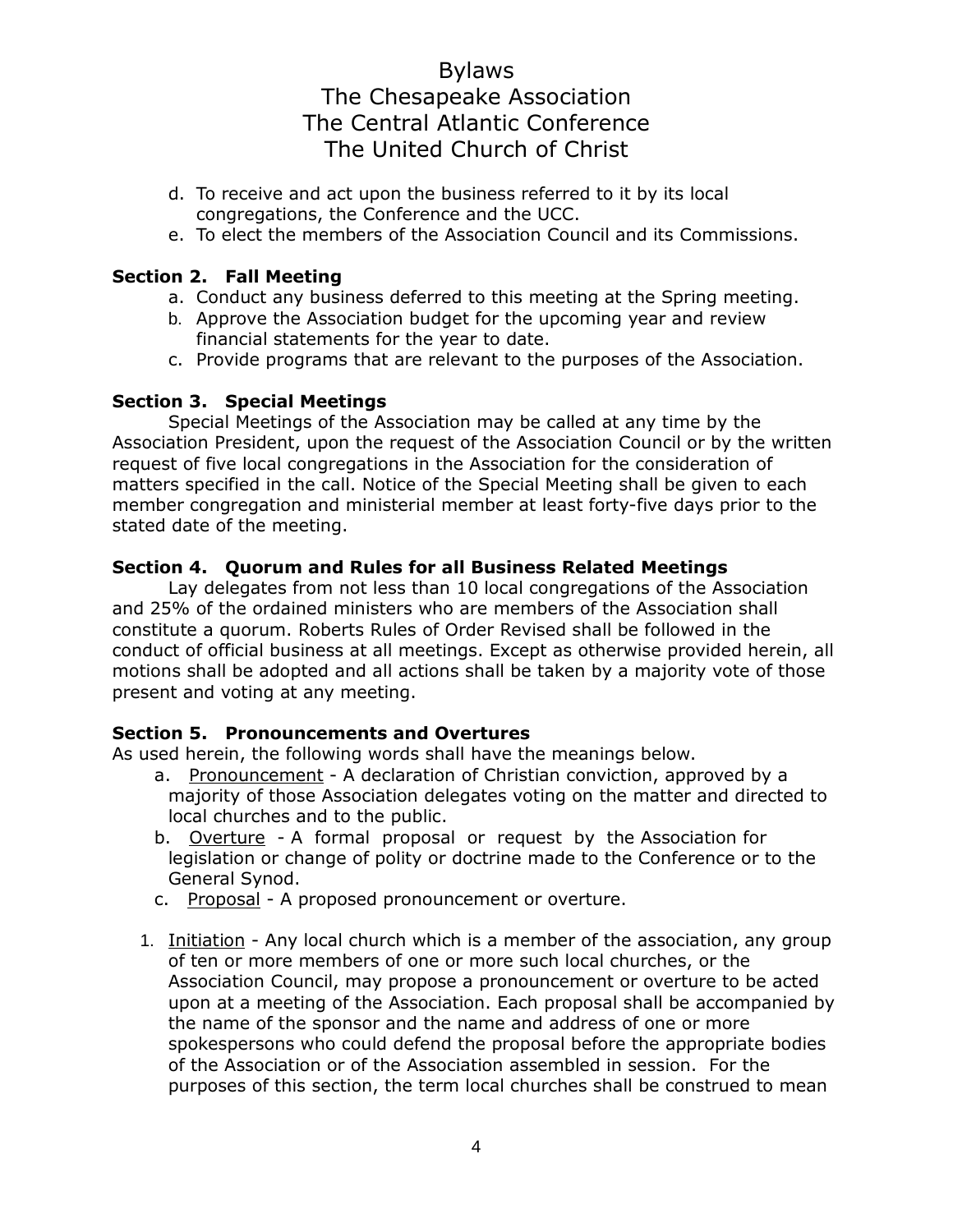## Bylaws The Chesapeake Association

## The Central Atlantic Conference

## The United Church of Christ

the congregation or any person or organized body authorized by that congregation to act in its behalf.

2. Receipt – Each proposal shall be forwarded in time to reach the Association Council President at least sixty days before the date of the meeting at which the action is to be taken. Upon receipt, the Association Council shall refer the proposal to the appropriate body in the Association which shall review each proposal carefully to avoid duplication, checking with the Conference to coordinate submission to the Conference Annual Meeting. The Association Council shall ensure that each proposal is factually correct and in proper form and shall make arrangements for its distribution.

3. Distribution - A copy of each proposal received by the Association Council, as indicated above, revised as necessary by the body designated by the Association Council and displaying the date at which it was current, shall be distributed with the call of the meeting. Any proposals received after the deadline date shall be distributed by mail, if at all feasible, or shall be distributed at the meeting at the time such proposal is preliminarily reported on the floor. Such proposal may be considered upon the affirmative vote of two-thirds of the voting members present and voting. Such proposal shall be referred to the appropriate body of the Association by the Association Council. The two-thirds rule is waived only for the case of any proposal emanating from a meeting of a church or a church council held within the 60 day period just prior to the Association meeting.

4. Adoption - Pronouncements and Overtures shall be adopted upon the affirmative vote of a majority of the voting members present and voting. The number of members voting for and against, and the number of voting delegates registered at the session, shall be recorded by the secretary.

5. Dissemination – those proposals which are adopted shall be distributed to the local churches, ministerial members & lay leaders, for study and action. If so indicated at the time of adoption, certain Pronouncements or Overtures may be distributed to public officials, to the news media for information or publication, or to others outside the United Church of Christ. In such event, the definition of Pronouncement or Overture as applicable, given previously, plus the date of adoption and the division of the vote, including number of delegates registered, shall be included on all the copies or distributed.

## **Article V Association Elected Positions**

## **Section 1 Officers**

The officers of the Association shall be a President, Vice-President, Secretary, and Treasurer who may function as an Executive Committee in responding to crisis situations and provide for the planning of the Association meetings. The Executive Committee may also make decisions regarding the Association when Council is not in session.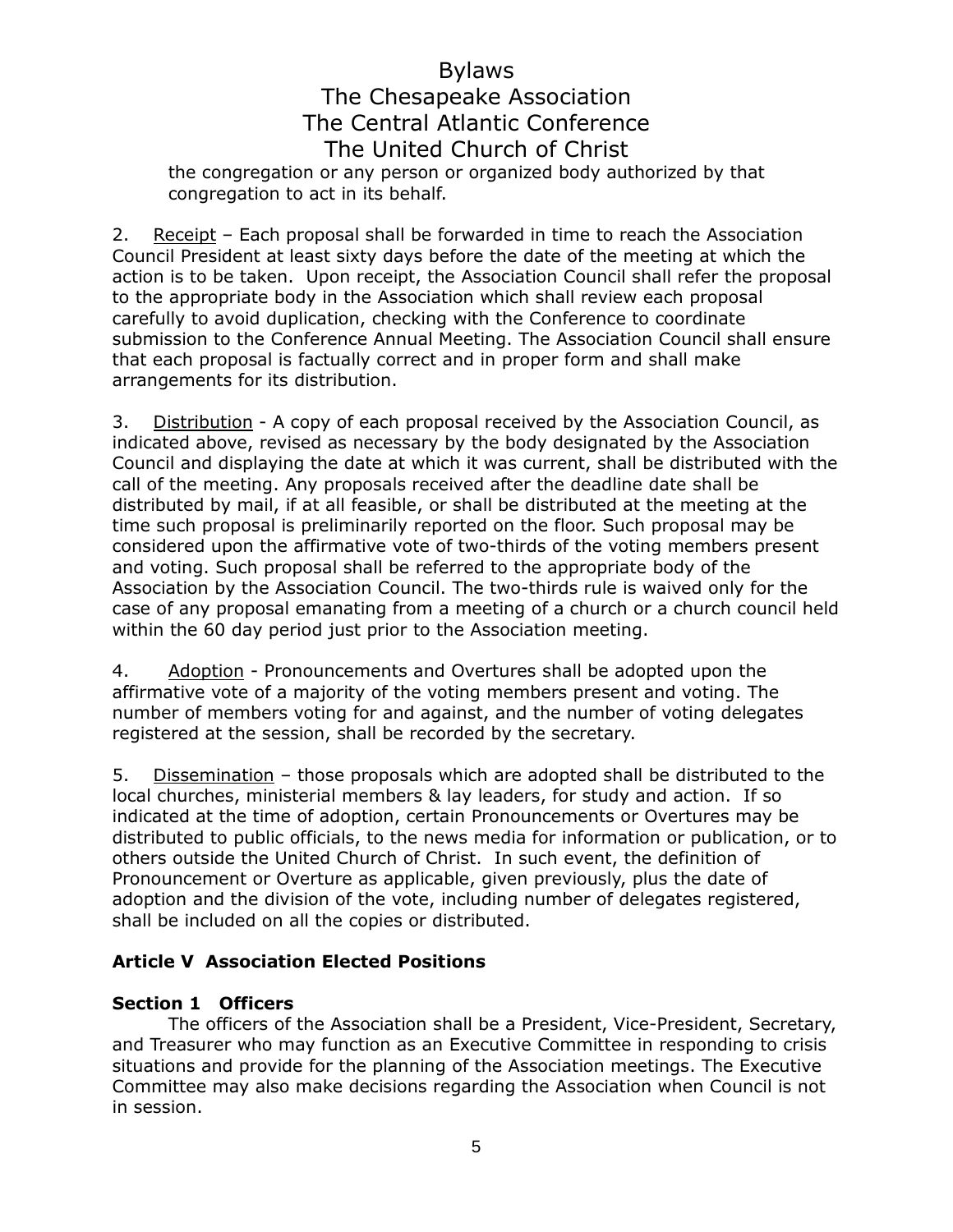#### **Section 2. President**

The President shall sign and execute for the Association in all deeds, mortgages, bonds, contracts or other instruments required to be signed on the behalf of the of the Association, except in cases in which the signing and execution thereof shall have been expressly delegated to some other officer or agent of the Association. The President shall preside at all meetings of the Association and at all meetings of the Association Council.

#### **Section 3. Vice-President**

The Vice-President shall perform the duties of the President in the absence of or at the request of the President. Should a vacancy occur in the office of President, the Vice-President shall assume the duties of the President until such time as a President has been chosen for a full term or for the unexpired portion of the then current term.

## **Section 4. Secretary**

The Secretary shall be responsible for keeping an accurate record of the proceedings of the meetings of the Association and of the Association Council, and providing for their distribution to Association Council members. The Secretary shall have custody of the corporate seal. (The Secretary shall countersign all deeds, mortgages, bonds, contracts, or other instruments signed by the President and affix the corporate seal, as required, when ordered to do so by the Association or the Association Council.) The power to order the affixing of the corporate seal may not be delegated to any person or persons other than the Association or the Association Council. The Secretary shall be responsible for the issue of the call to meetings as directed by the President or the Association Council. The secretary shall maintain a current list of the standing of the churches, ordained ministers and commissioned lay workers as certified by the Church and Ministry Commission and shall, with the head of the Church and Ministry Commission, review for accuracy and sign all correspondence relating to the transfer of standing of such persons.

#### **Section 5. Treasurer**

The Treasurer shall be one of the fiscal officers of the Association. The treasurer shall keep full and accurate accounts of the receipts and disbursements in books belonging to the Association, and shall deposit all monies and other valuable effects in the name and to the credit of the Association in such depositories as may from time to time be designated by the Association Council. The treasurer is the primary check writer for Association funds. The treasurer is responsible to ensure that all disbursements have been properly approved by the council prior to authorizing any checks. The treasurer in cooperation with the comptroller may transfer funds from account to account when they feel it will benefit the Association, and the Association Council must be informed at the next available meeting.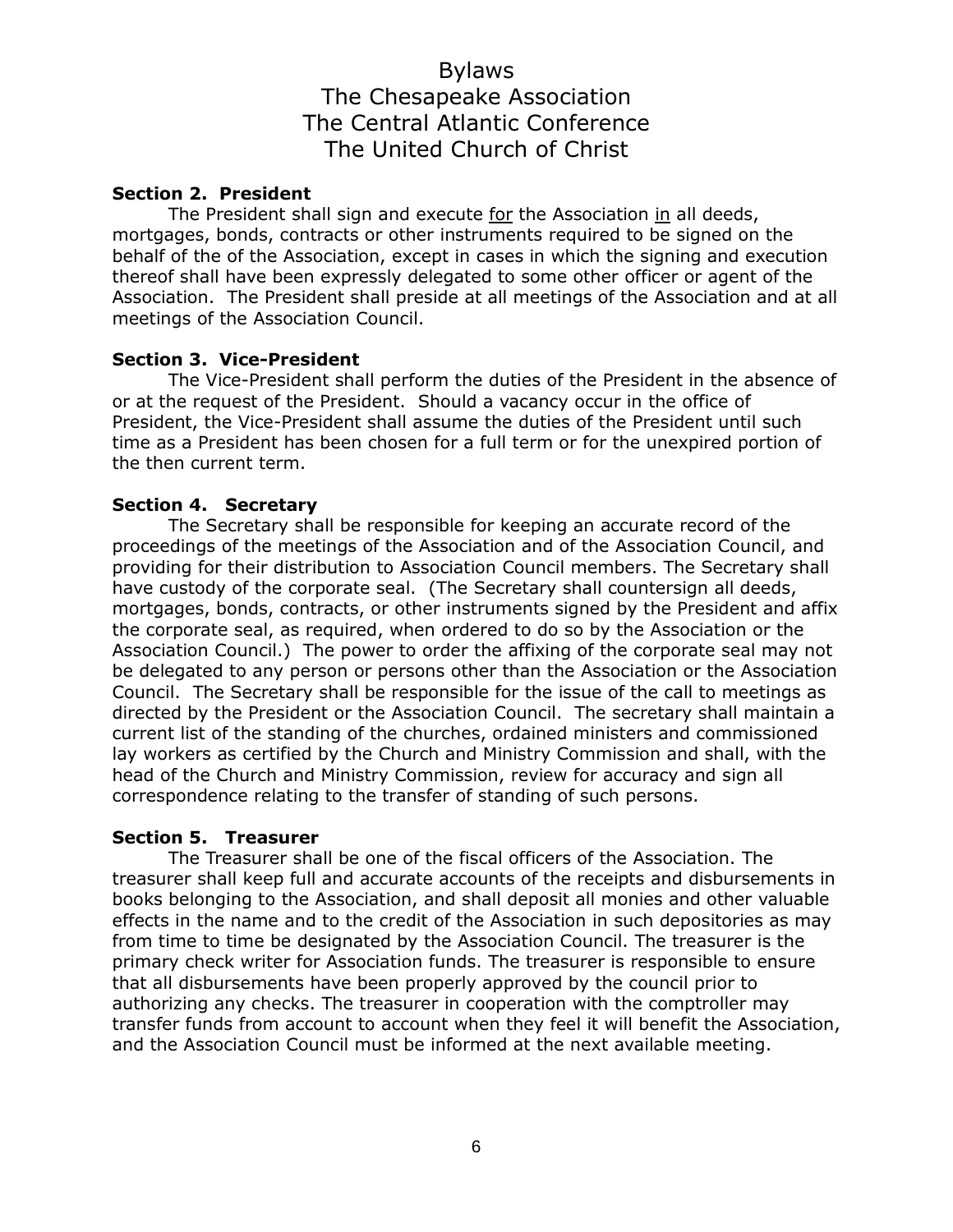## **Section 6. Financial Secretary**

The Financial Secretary shall be a fiscal officer of the Association. The financial secretary is responsible for tracking the receipt of dues from churches in the Association. The financial secretary is responsible for ensuring that these dues are correctly deposited and accounted for by the treasurer. Notices must be sent to each member church annually to confirm the amount of the dues received and any outstanding amount.

## **Section 7. Comptroller**

The Comptroller shall be a fiscal officer of the Association. The comptroller is responsible for tracking the Association assets and making investment recommendations to the Council as appropriate. The comptroller in cooperation with the treasurer may transfer funds from account to account when they feel it will benefit the association, and the Association Council must be informed at the next available meeting. The comptroller must audit the treasurer's records on at least a quarterly basis. The comptroller is authorized to be an alternate check writer if the treasure is not available. The Comptroller, in cooperation with the Treasurer & Financial Secretary, shall create the Association budget, to be approved by the Association Council.

## **Section 8. Terms of Office**

The terms of office of all of the above shall be two years. To provide operational continuity and fiscal control, the President and Secretary shall take office in even years, and the Vice-President and Treasurer shall take office in odd years. No officer positions can be filled by succession; they must be elected. Officers elected by the Association shall begin their terms immediately following the close of the meeting at which they were elected. All officers shall serve until their successors have been elected and qualified. No person shall be eligible for office or service in an office of or commission within the Association Council for more than two consecutive terms (4 years). In any event, office holding or service on a commission or in an office of the Association shall be limited to four continuous years at which time at least one year break must precede a person's election to office or service in a commission.

#### **Section 9. Removal from Office**

The Association Council may declare a vacancy in any position of the Association for due cause.

#### **Section 10. Delegation of Duties**

In the case of the absence or inability to act of any officer of the Association, the Association Council may delegate the duties of such officer to any other officer for any period up to the duration of the absence or disability. Additionally the Council may appoint an interim officer to fulfill the term of an absent or disabled officer. When the term of the absent or disabled officer is up, the person filling in for that person's term shall have the right to be elected at the next spring meeting.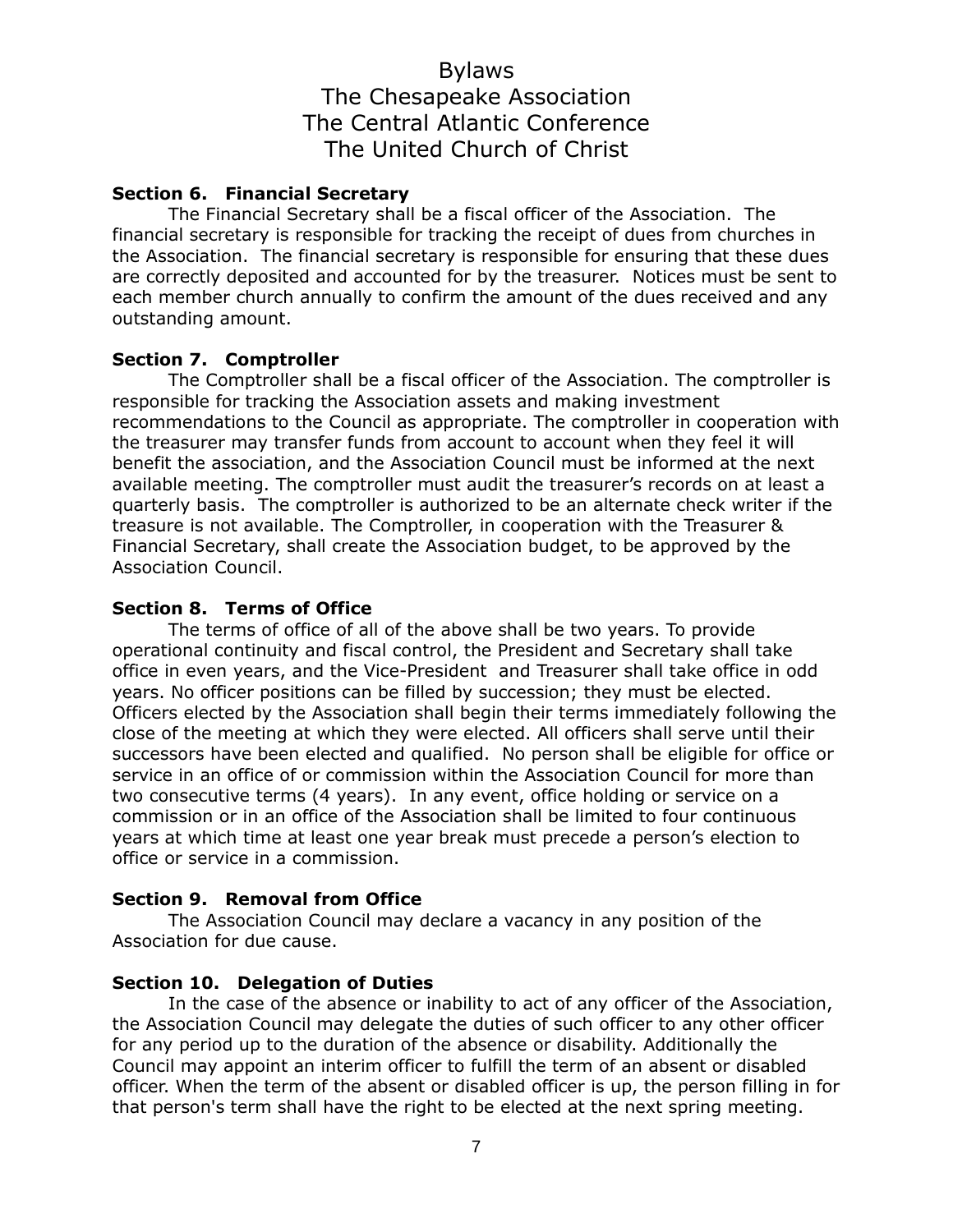## **Section 11. Composition**

The nominating committee shall be sensitive to the mandate to prepare a recommended slate of officers as broadly and evenly representative of the total membership of the Association as possible.

## **Article VI. The Association Council**

## **Section 1. Association Council Members**

The Association Council voting members shall consist of the Executive Committee, Financial Secretary, Comptroller, the Chairpersons of the Commissions and Lay members At Large. The Associate Conference Minister for the Association, the United Ministries Representative, and any Task Force Representatives are nonvoting members.

## **Section 2. Association Council Meetings**

The Association Council shall meet at least quarterly. Notice of those meetings shall be sent to each member at least ten (10) days prior to each meeting.

## **Section 3. Association Council Duties**

The Association Council shall:

- h) Act for the Association in all matters whenever the Association is not in session. Such actions shall be reported to the Association at its stated meetings.
- i) Plan and administer all meetings of the Association and publish an accurate account of these meetings for distribution to members of the Association.
- j) Coordinate the implementation of Association-wide programs.
- k) Be responsible for the overall planning, budgeting and evaluation of the use of Association resources.
- l) Function in the place of any Commission when it fails to function by not meeting; or, is not in conformity with duties described in these Bylaws; or, is not in compliance with the mandates properly assigned by the Association Council or the expressed will of the Association.
- m) Determine the personnel policy for Association employees.
- n) Carry out the requirements of these Bylaws.
- o) Unless otherwise provided herein, fill all vacancies in office or in the membership of the Association Council.

#### **Section 4. Association Council Functional Organizations**

The Association Council shall create additional committees, task forces or ad hoc groups as needed to carry on the work of the Association. It shall establish a statement of purpose for these groups; designate chairpersons, appoint members and specified terms. The Association Council is responsible to appoint Association representatives to external groups and organizations. The Association Council, empowered by the Association Meeting, may hire personnel on a contract basis for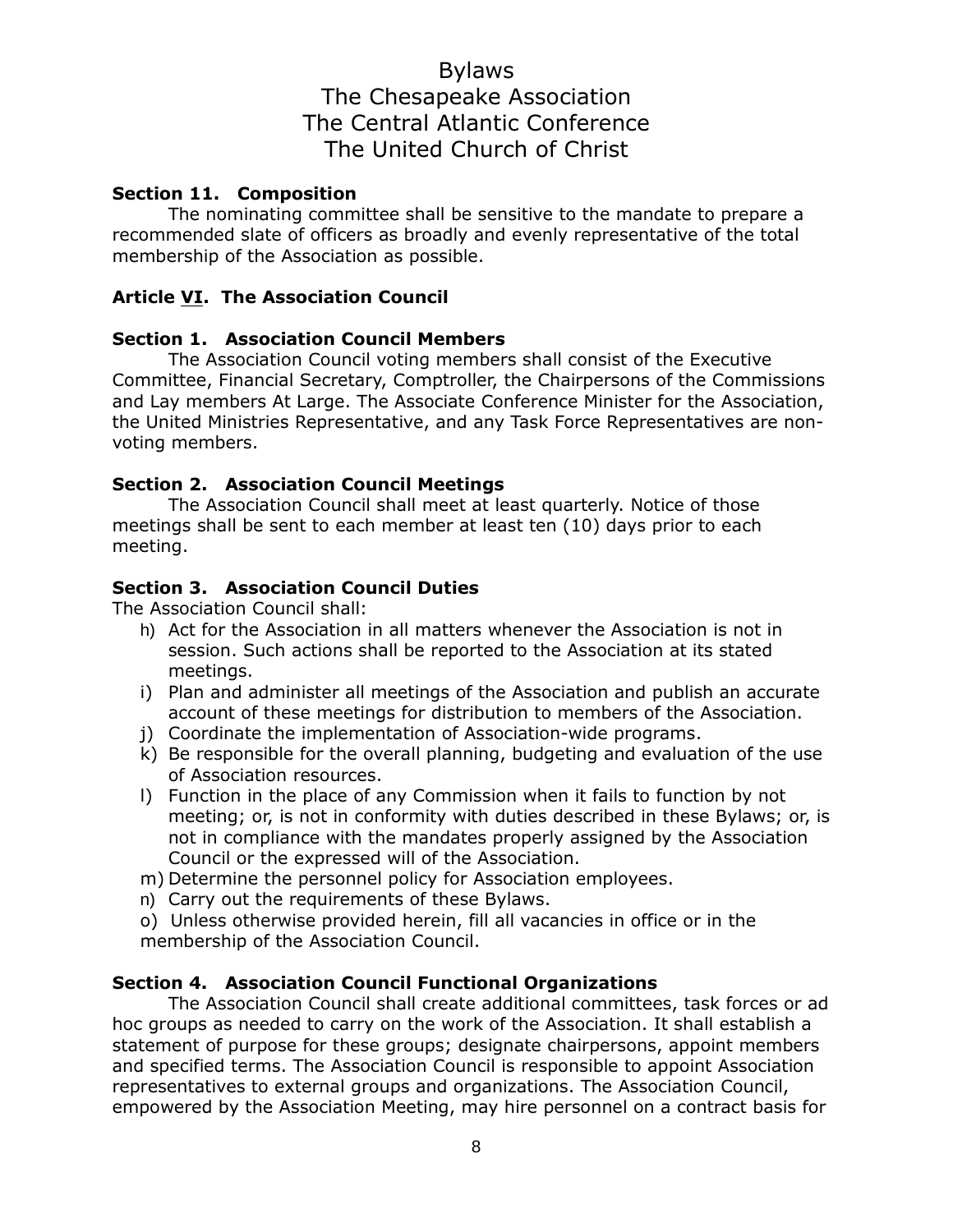special ministries or special projects.

#### **ARTICLE VII. COMMISSIONS, COMMITTEES, TASK FORCES**

## **Section 1. Commissions**

The Commissions of the Chesapeake Association shall be: Church and Ministry Commission Nominating Commission Church Vitality Commission Stewardship Commission And such other Commissions as the Association may establish.

Each Commission shall perform the duties assigned to it, as well as supply needed expertise in its own area for the functioning of the Association Council. Each Commission's elected Chair shall promptly organize the Commission following the election. All Commissions shall act in cooperation with similar Commissions or agencies of the Central Atlantic Conference and General Synod and other national bodies in order that the program of the United Church of Christ may have effective expression in this Association. Each Commission shall make an annual written report for distribution with the call to the Annual Meeting of the Association. The Association Conference Minister and the President of the Association shall be members ex-officio of all Commissions without vote.

#### **Section 2. Term of Office**

Commission members shall be elected by the Association to serve a two year term with the option of one successive term. After completing two terms, members are ineligible for reelection for a period of one year.

#### **Section 3. Church and Ministry Commission**

The Church and Ministry Commission shall function in those areas of concern outlined in the current Manual on Ministry of the United Church of Christ, and is

empowered to grant membership standing to ministers and local churches, subject to ratification by the Association. The guidelines for the Commission are outlined in Appendix A and Appendix B.

#### **Section 4. Nominating Commission**

The Nominating Commission shall consist of more than one person and hold responsibility for the nomination process within the Association. It shall present a slate of nominees for Officers, Commission Chairs and Commission members to the Association Council at their last meeting before each Spring meeting. At which time the slate of nominees will be approved, before it is sent to the Spring meeting.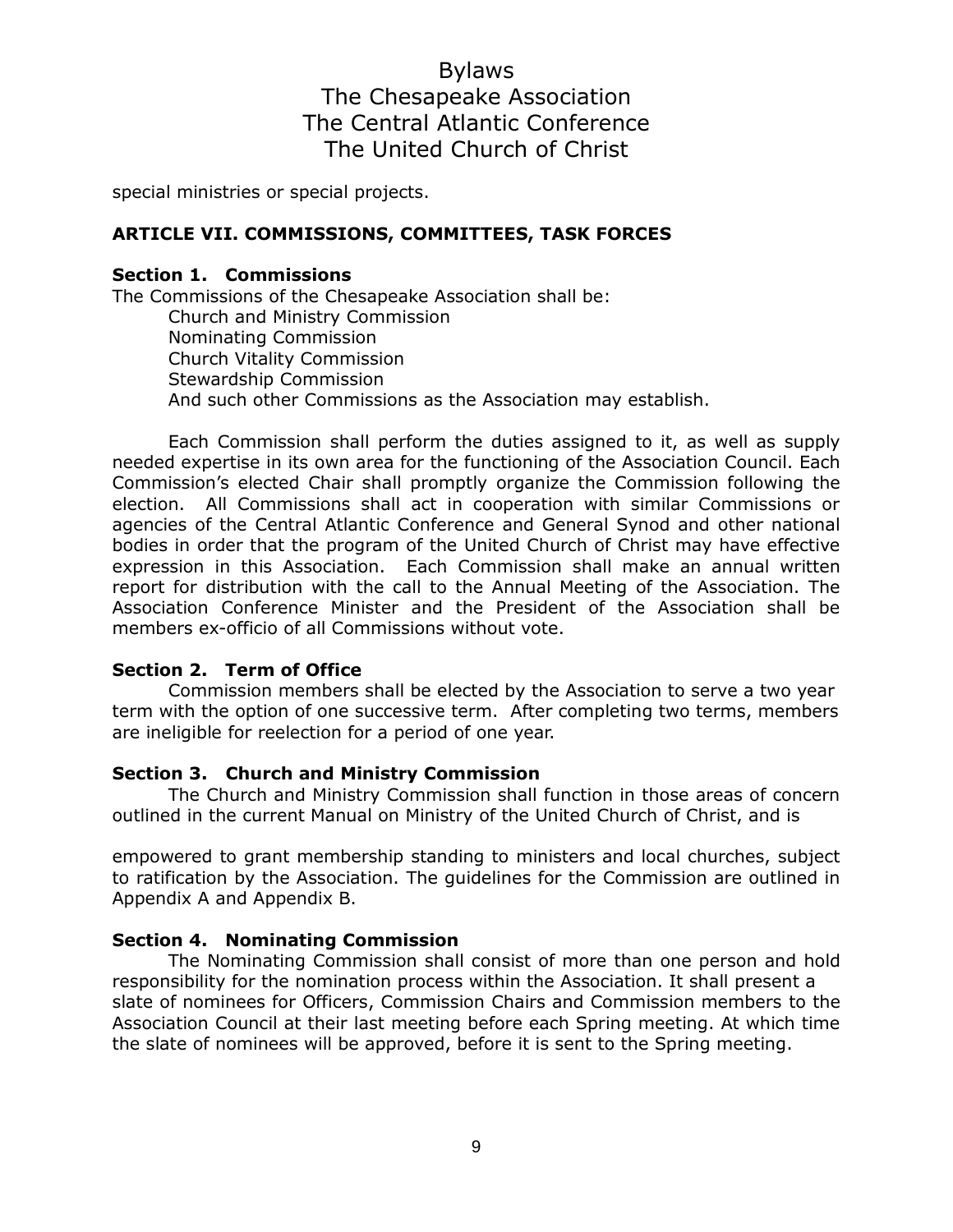## **Section 5. Church Vitality Commission**

The Church Vitality Commission shall work in coordination with the

Conference Committees on Church Vitality in the selection and Vitality of new church starts and in revitalization of established churches. These duties may include resourcing Christian education, evangelism and outreach programs in and for Association churches.

## **Section 6. Stewardship Commission**

The Stewardship Commission shall seek to maintain and improve the support of local ministries, our Church's Wider Mission (OCWM) and special All-Church offerings in the Association churches. In cooperation with the Conference Stewardship Commission, it shall provide resources and training experiences in the area of stewardship for the churches and Association.

## **Section 7. Committees**

Committees are program units formed by the Association Council or Commission(s) for a particular function. The membership of the Committees and the length of service shall be determined by the establishing body.

## **Section 8. Task Force**

Task Forces are also formed by the Association Council or Commission(s) for a specified task and period of time. The membership of the Task Forces and the length of service shall be determined by the establishing body.

## **ARTICLE VIII. Other Positions**

## **Section 1. Associate Conference Minister**

The Associate Conference Minister shall be elected by the Board of Directors of the Conference. The duties of the Associate Conference Minister shall be determined in conjunction with the Association Council, the Conference Minister & the Board of Directors of the Conference In accordance with the conditions of call, separation and functions stated in the Conference Bylaws. In addition to the above, the Associate Conference Minister shall be accountable to the Association Council of the Association.

## **Section 2. Association Representatives to Conference Board of Directors**

The Association shall certify, by election, three Association representatives to be elected to the Conference Board of Directors, in accordance with the Bylaws of the Central Atlantic Conference.

## **Section 3. Delegates to General Synod**

The Association shall elect, for certification to the Conference nominating committee, such Association nominees and at-large nominees as are permitted by the Conference Bylaws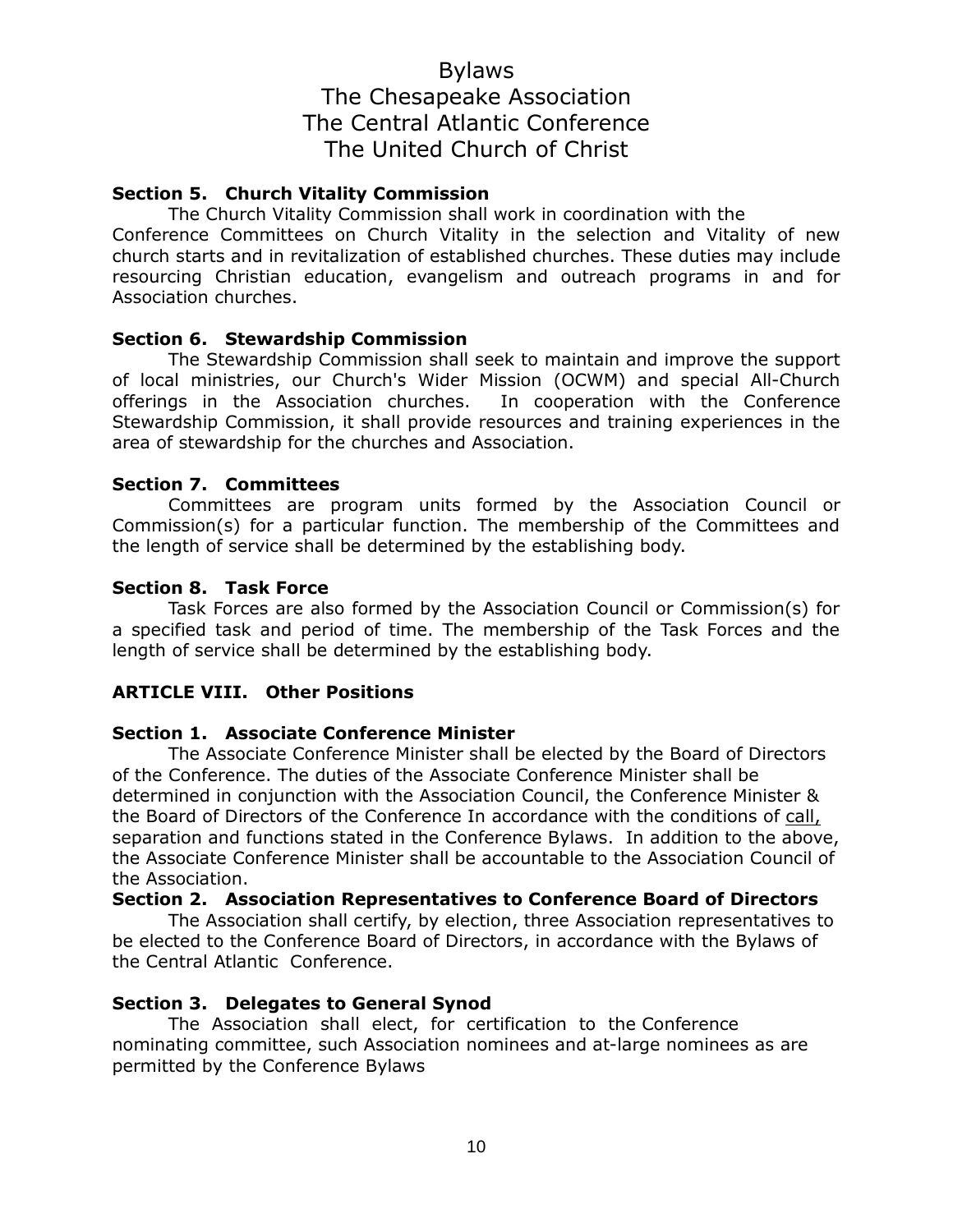## **Section 4. Key Liaison Member**

One of the Association representatives on the Conference Board of Directors shall be selected by the Association Council to serve as the Association's key liaison member on the Conference Board of Directors. This Key Liaison shall report to the Association Council after each Board of Directors meeting, in order to facilitate communication between the two bodies.

## **ARTICLE IX. FINANCIAL ADMINISTRATION**

## **Section 1. Fiscal Year**

The fiscal year shall be the calendar year.

## **Section 2. Actions Affecting Association Finances**

The Treasurer shall keep an accurate record of income and disbursements. Disbursements shall be at the order of the Association Council in accordance with the budget.

#### **Section 3. Payment Procedures**

The Association Council shall provide for an annual internal audit.

## **Section 4. Safeguarding Valuables**

The securities of the Association and other evidences of property shall be deposited under such safeguards as the Association Council shall from time to time designate.

## **ARTICLE X. AMENDMENTS**

These By-Laws may be amended at any meeting of the Association, or at any special meeting called for that purpose, by a two-thirds vote of the voting members present and voting, provided that

- 1. Said amendment has been previously
	- a. proposed by the Association Council or

b. proposed in writing, to the Association Council at least 60 days prior to the meeting at which it is to be considered, by at least 5 of the local churches of this Association, and Copies of the proposed amendment have been dispatched to each Congregation and Ministerial member of the Association at least 30 days prior to the meeting at which they are to be considered.

## **By-laws and Appendixes were Revised on April 25 ,2009**

#### **By-Laws were approved and ratified at the Association Spring Meeting on April 25, 2009.**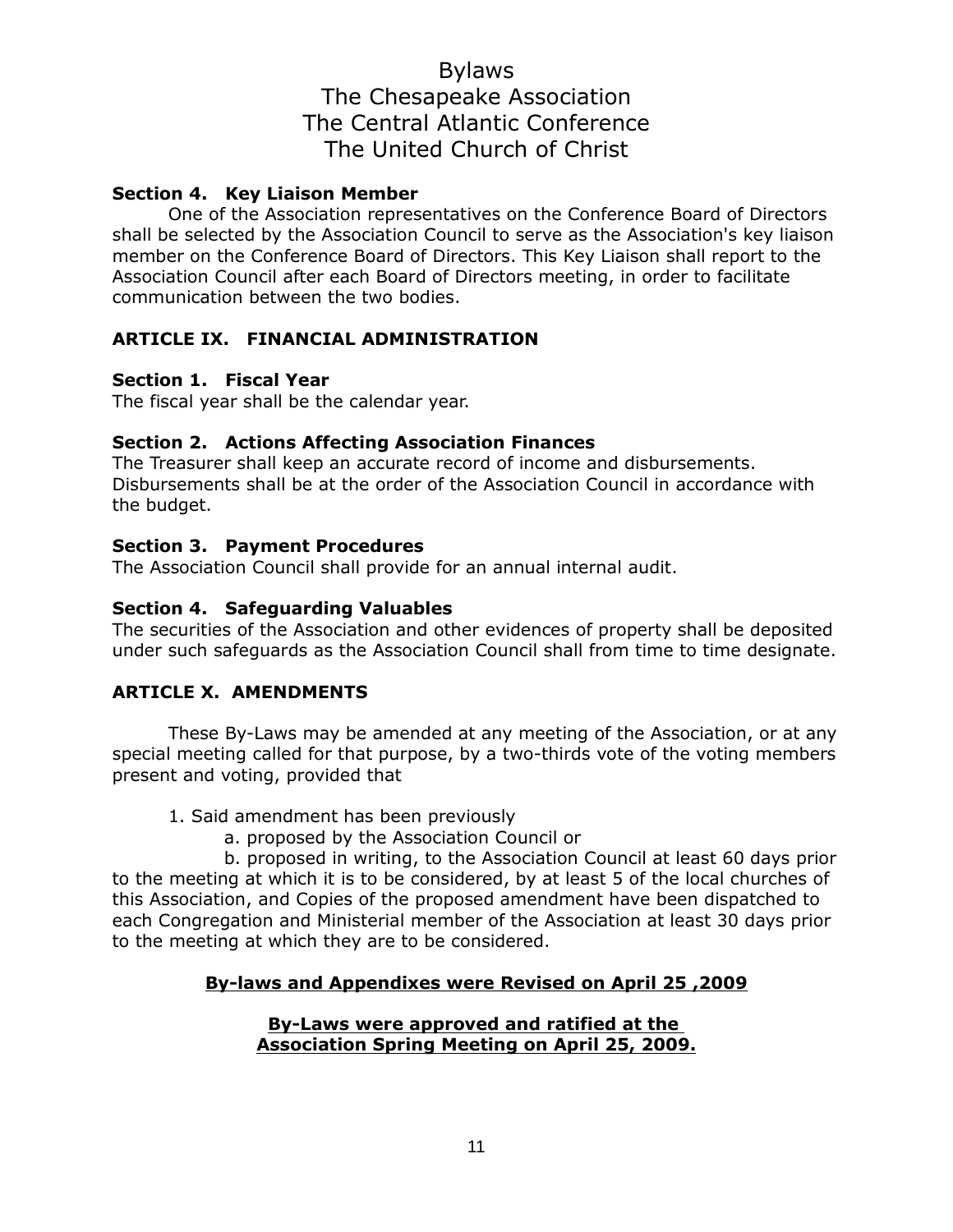## **APPENDIX A – THE CHURCH AND MINISTRY COMMISSION GUIDELINES FOR MINISTERIAL STUDY**

The Chesapeake Association shall have a Church and Ministry Commission to provide leadership and to administer a program of preparation, certification and oversight of all students in care, and of all ordained, licensed and commissioned ministers recognized by the Chesapeake Association. These duties shall be undertaken with the advice and counsel of an Associate Conference Minister of the Central Atlantic Conference designated for this purpose.

1. The current edition of the Manual on Ministry (MoM) of the United Church of Christ shall be the standard by which the Church and Ministry Commission will undertake these duties.

a. The Commission is granted permission to develop its own consistent rules of practice in matters which the MoM designates to the discretion of such committees.

b. In discretionary matters for which the Commission does not develop its own consistent rules of practice, the Commission shall follow the advice of the MoM.

2. The Chesapeake Association grants to the Church and Ministry Commission, with the advice and counsel of a duly assigned Associate Conference Minister of the Central Atlantic Conference, wide latitude in responsible administration of its duties.

a. The Commission is granted authority to organize itself in such a way as to fulfill its mission and is authorized to act on the behalf of the Association regarding oversight proceedings.

b. The Commission is granted authority to require students and ministers of the Chesapeake Association to participate in educational or training events of less than two days' duration, for the retention of ministerial authorization, provided: **(1)** the Commission can demonstrate to the Executive Council of the Association that such a requirement is useful to the well-being of the ministry or of the churches, and **(2)** the Church and Ministry Commission members themselves approve the requirement by at least a 2/3 vote of all Commission members, and **(3)** personal exceptions to participation may be handled administratively.

3. The Chesapeake Association retains to itself in official meeting the duties of the Ecclesiastical Council for candidates (MoM "Section #3 Ordained Ministers Steps 8&9")

 4. The right of appeal of decisions concerning authorization for ministry may be exercised by any of the covenantal partners in a ministerial relationship: the minister, the Association (represented by the Church and Ministry Commission or the Association Council), the calling body (church, hospital, agency, etc.), and also by any principal participant in a Fitness Review (i.e., a disciplinary review).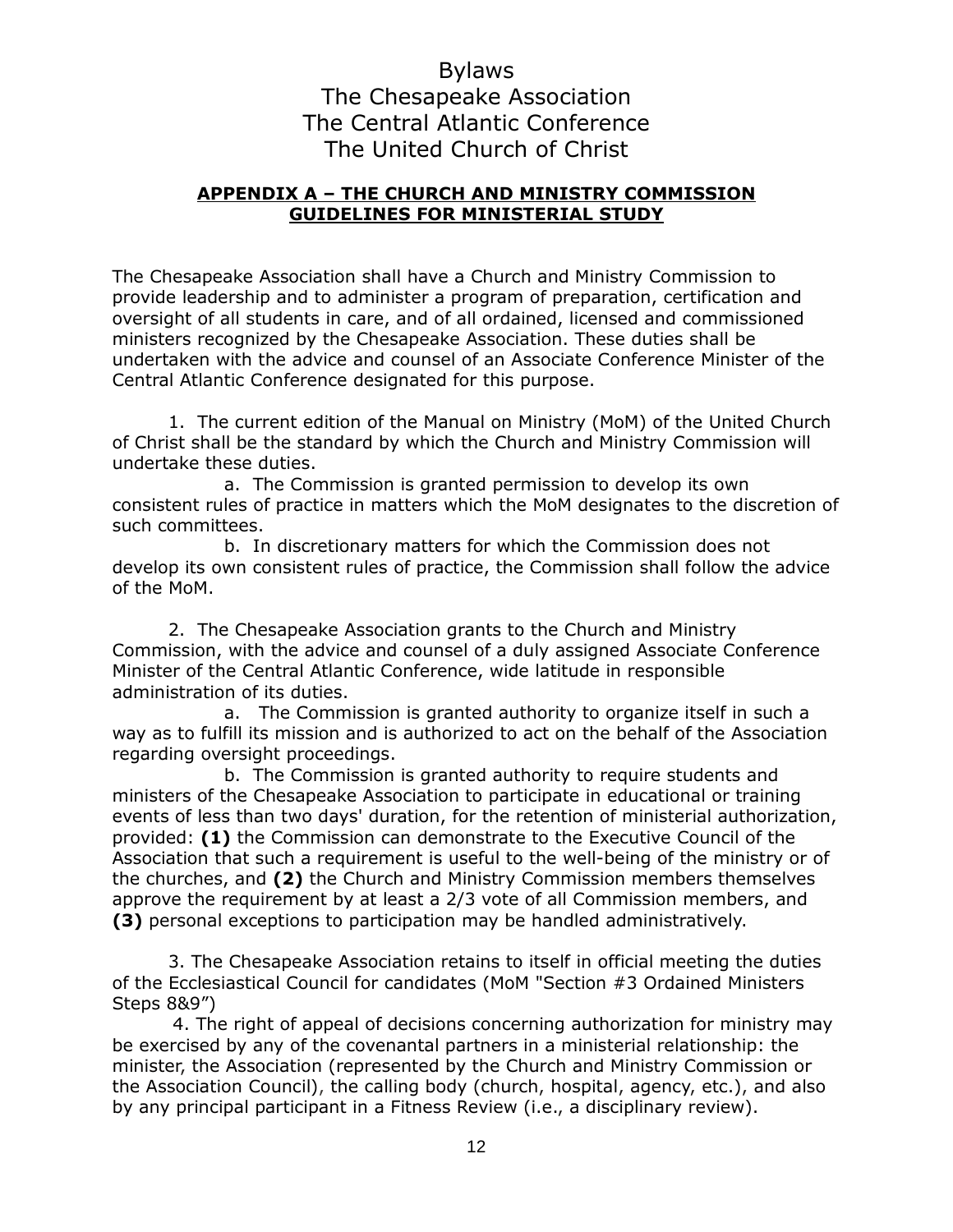5. A student in-care may also bring an appeal regarding the student's own process.

a. The appeal must be filed with the Association Council within 30 days from the date of notification of the Church and Ministry Commission's decision to which the party seeks appeal.

b. The grounds on which an appeal may be filed shall be limited to a review of the process used: whether the Church and Ministry Commission has properly followed the procedures of its own standards of the Manual on Ministry and of the Chesapeake Association.

- (1) The decision of initial authorization for ministry, or its denial, shall not be grounds for an appeal.
- (2) Persons may appeal the Church and Ministry Commission's failure to act upon an authorization concern within a reasonable time.

c. The Association Council shall sit as the appeal body and shall review the procedures employed by the Church and Ministry Commission in its decision.

- (1) If the process and procedures are found to be appropriate to the standards as stated above, the Church and Ministry Commission's decision shall be confirmed.
	- (a) In this event, the confidential and personal matters which are the subject of the Church and Ministry Commission's action shall not be required to be shared.
- (2) If the process and procedures are found to be significantly faulty in relation to the standards as stated above, the Association Council may either:
	- (a) Return the complaint to the Church and Ministry Commission with instructions to re-hear the issue according to proper procedures; or
	- (b) Re-hear the complaint in confidentiality in plenary session of the Association Council; or,
	- (c) Appoint a special review board composed of both clergy and laity within the Chesapeake Association, to re-hear the complaint in confidentiality. Such special review board shall consist of no more than five members, at least one of whom shall be a member of the Church and Ministry Commission.

 (d) The body re-hearing the procedure shall follow the procedures and standards of the Chesapeake Association and the Manual on Ministry.

 d. If the minister or the principal party bringing a complaint against a minister in a Fitness Review should disagree with the decision of the Association Council or its appointed special review board, final appeal may be made to a regular or special-called Ecclesiastical Council of the Chesapeake Association.

(1) The grounds of appeal to the Ecclesiastical Council shall be limited to proper procedural matters: the Ecclesiastical Council shall not re-hear the matter itself.

(2) There is no appeal to the Central Atlantic Conference.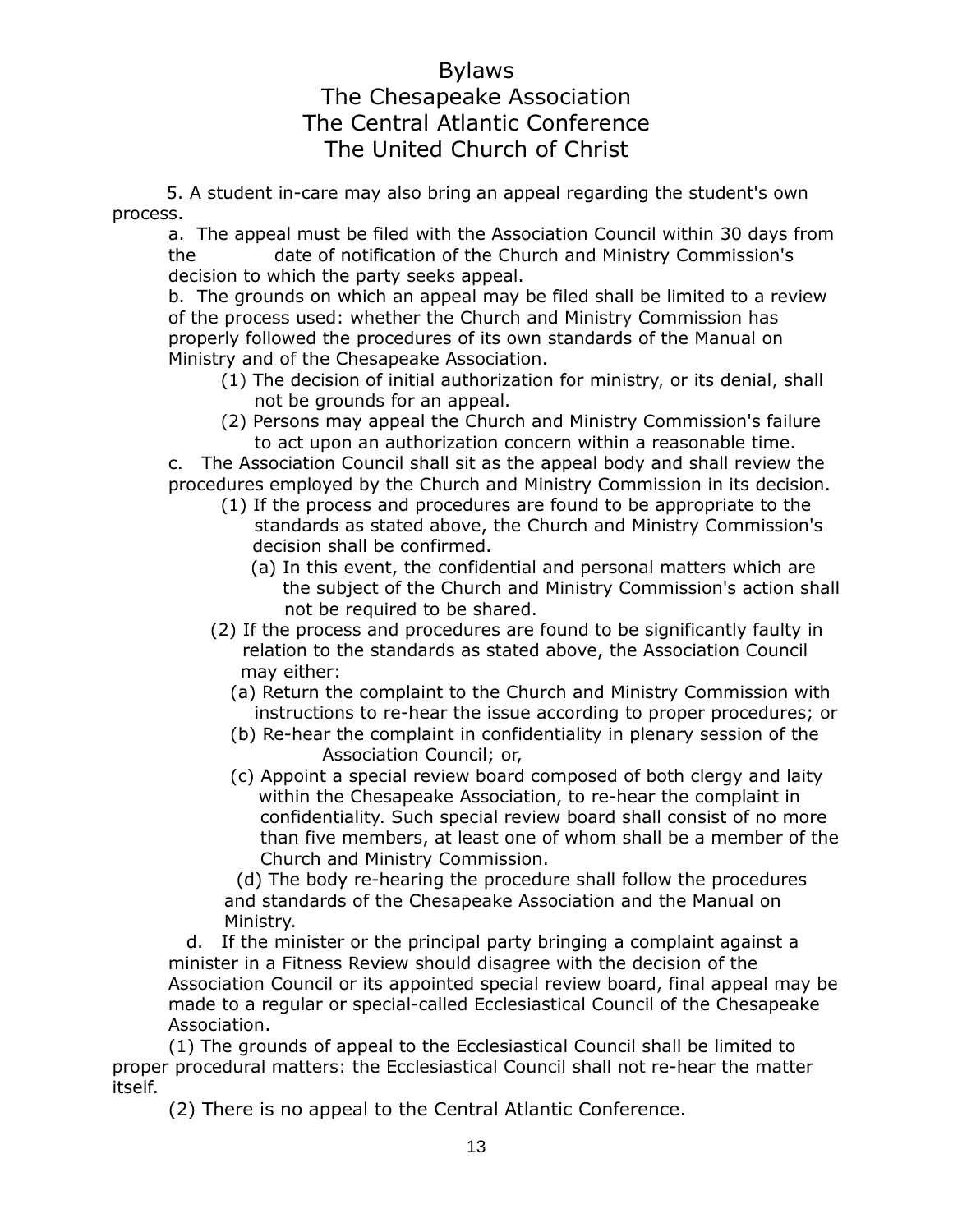- 5. The Church and Ministry Commission shall have a designated Commission member to sit on the Chesapeake Association Executive Council.
	- a. The Commission's representative to the Executive Council shall present reports of the Commission's work on a regular basis.
	- b. The members of the Church and Ministry Commission of the Chesapeake Association, United Church of Christ, shall be considered as acting for and in behalf of the Chesapeake Association when they conduct Commission business in accordance to the By-Laws.

## **APPENDIX B – GUIDELINES FOR CHURCHES**

Guidelines for use by the Church and Ministry Commission Chesapeake Association of the Central Atlantic Conference, United Church of Christ for churches:

The Church and Ministry Commission shall be responsible for nurturing a covenantal relationship for churches with standing in the Chesapeake Association and extending "Church in Care" status to new or existing congregations seeking membership in the United Church of Christ.

Churches with standing: The Church and Ministry Commission shall recognize the basic unit of the local church as outlines in Article V, The Constitution and Bylaws of the United Church of Christ.

Church in Care: As the Chesapeake Association and the Conference consider starting new churches and taking new Congregations into membership in the United Church of Christ it is necessary that all participants:

- 1. understand each other's role, and
- 2. follow a prescribed set of guidelines.

## **Section 1 : Role of United Church of Christ Participants:**

## **The Chesapeake Association:**

- 1. per the Constitution and Bylaws of the United Church of Christ "An Association is that body which determines, confers, and certifies standing of the Local Churches of the United Church of Christ within its area." (The Constitution and Bylaws, Article VIII, para. 40)
- 2. per Central Atlantic Bylaws (Article 8 Section 1)
- 3. normally it is expected that the Chesapeake Association through its Church Vitality Commission will actively seek promising church vitality activities.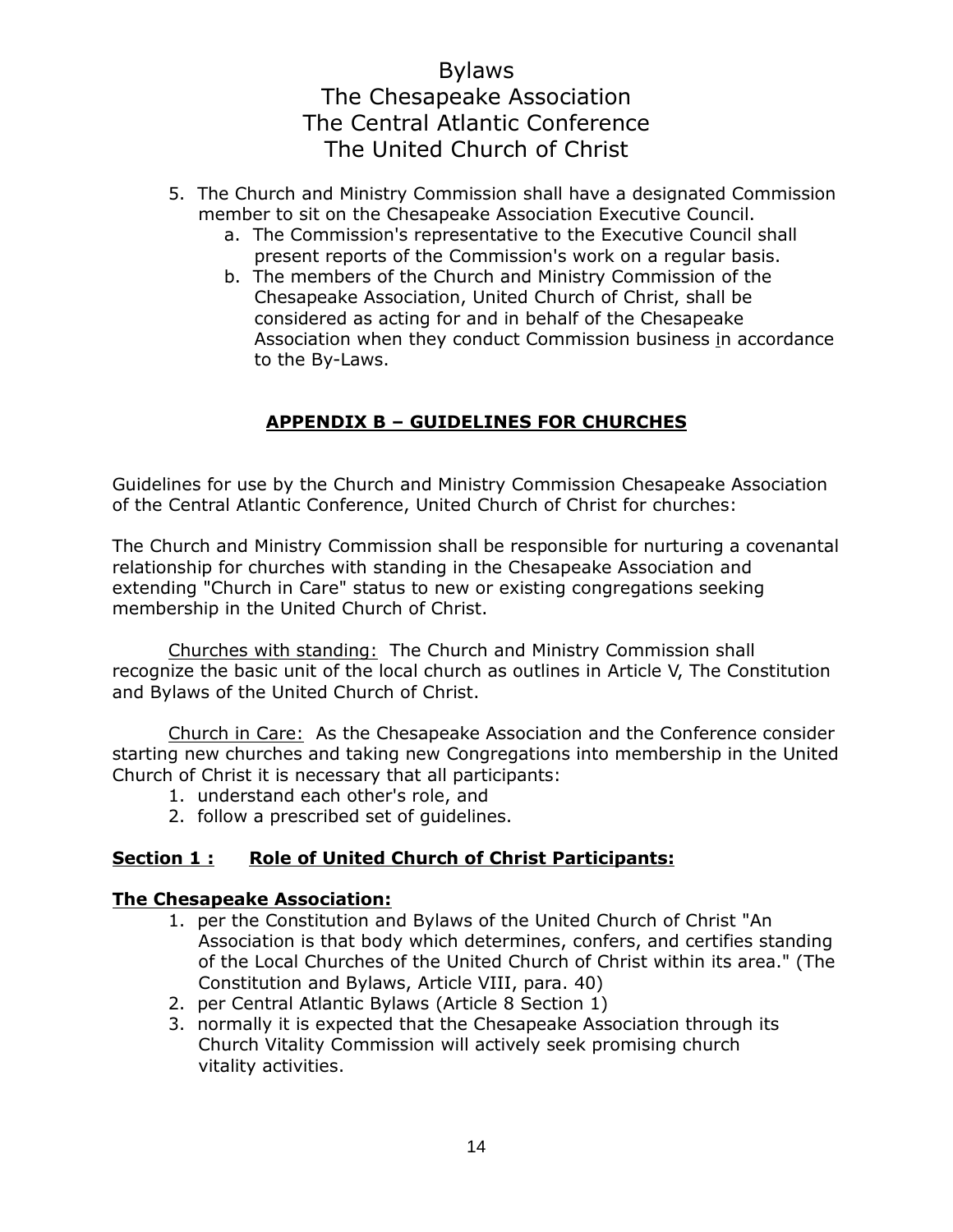4. The Church and Ministry Commission is responsible for recommending to the Association Council "Church in Care" status, for monitoring the status of the "Church in Care" status with the sponsoring organization, and recommending to the association the granting of "Church in Full Standing." a. A sponsoring organization for "Church in Care" status can be a local church, a special task force within the association, or the Church Vitality Commission.

## **The Central Atlantic Conference:**

- 1. The Conference is the liaison between the Chesapeake Association and United Church of Christ instrumentalities, e.g. Local Church Ministries.
- 2. The Conference is the legal entity for the Chesapeake Association and is incorporated in Maryland. Churches or affiliated churches (including "Churches in Care") may utilize the UCC/Conference's IRS identification numbers and are eligible to participate in the UCC Insurance Program.
- 3. The Conference establishes guidelines and procedures for the administration of funds used to support church Vitality.
- 4. The Conference is responsible for putting together long-range church Vitality plans.

## **Local Church Ministries, United Church of Christ:**

1. Will relate with the church Vitality activities of the conference.

## **Section 2 : Meaning of "Church in Care"**

An existing congregation, with or without a minister(s), a group of people, or a minister/ministerial team called by an the Association to start a new church are considered a "Church in Care" once the Association has approved a request from them and their sponsoring organization to seek standing in the United Church of Christ. "Church in Care" status is granted for two years and is renewable.

A "Church in Care" can indicate to the general public that it is affiliated with the United Church of Christ and may use the United Church of Christ name in its title.

A "Church in Care" can participate in the UCC Insurance Plan Program through the Conference and can use the UCC/Conference IRS Tax numbers.

Being a "Church in Care" does not mean that the church is automatically eligible for leadership aid and loans to purchase land, build or acquire property. To obtain funding requires following procedures for such funds as established by the United Church of Christ Local Church Ministries and by the Conference.

In cases where a proposal for a new church start has been approved by the Association Church Vitality Committee, the Conference and the United Church of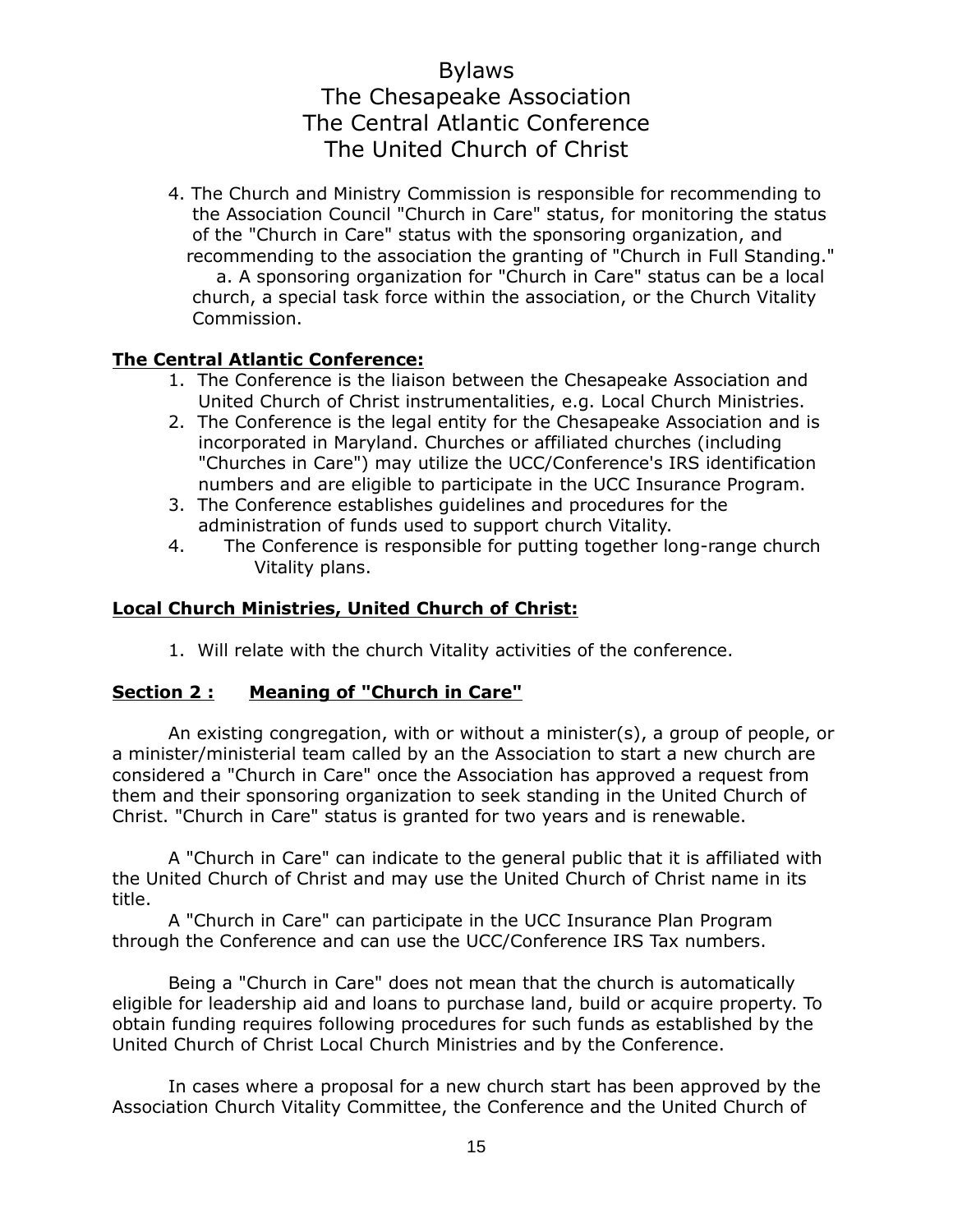Christ Local Church Ministries, the core congregation and/or new church start minister would at the time of approval be considered a "Church in Care."

Members of a "Church in Care",shall be granted all the privileges of a Church in Full Standing within the Association. This includes membership on various committees and commissions and delegate privileges at Association meetings.

## **Section 3: Process for becoming a "Church in Care"**

1. To become a "Church in Care" the organization requesting "Church in Care" status must have a sponsoring organization. As indicated previously, this can be a local church, task group within the association, or the Association Church Vitality Commission.

2. The sponsor and group seeking affiliation as "Church in Care" petition the Association Church Vitality Commission.. If the petition meets the Church Vitality Commission's approval reflecting an understanding of the faith, order, and polity of the United Church of Christ, the Church Vitality Commission will recommend the petition to the Conference Church Vitality Committee. If the petition is in order and has the approval of the Conference Church Vitality Committee, the Association Church Vitality Commission presents the petition to the Church and Ministry Commission for its approval of the petition. The Church and Ministry Commission recommends the granting of "Church in Care Status" to the Association Council.

3. The Association Council may then grant the "Church in Care" Status.

#### **Section 4 : Process for becoming a "Church in Full Standing"**

1. A Support Committee will be created by the Association Church Vitality Committee comprised of representatives of the sponsoring organization, the Association, the "Church in Care" and the Conference. This committee will acquaint the "Church in Care" more fully with the United Church of Christ and will work with the church to ensure that the process is accomplished to Full Standing.

2. The Support Committee will transmit to the "Church in Care" copies of the Association, the Conference, and the United Church of Christ Constitutions and Bylaws for its review and affirmation. The committee will forward other information it deems necessary to further acquaint the Church in Care with the history and polity of the United Church of Christ.

- 3. The Support Committee should receive from the "Church in Care:"
	- a. A resolution adopted by the "church in care" formally requesting membership in the United Church of Christ, signed by the Secretary of the Corporation, clerk or other appropriate officer.
	- b. A statement of faith and/or covenant of the "church in care."